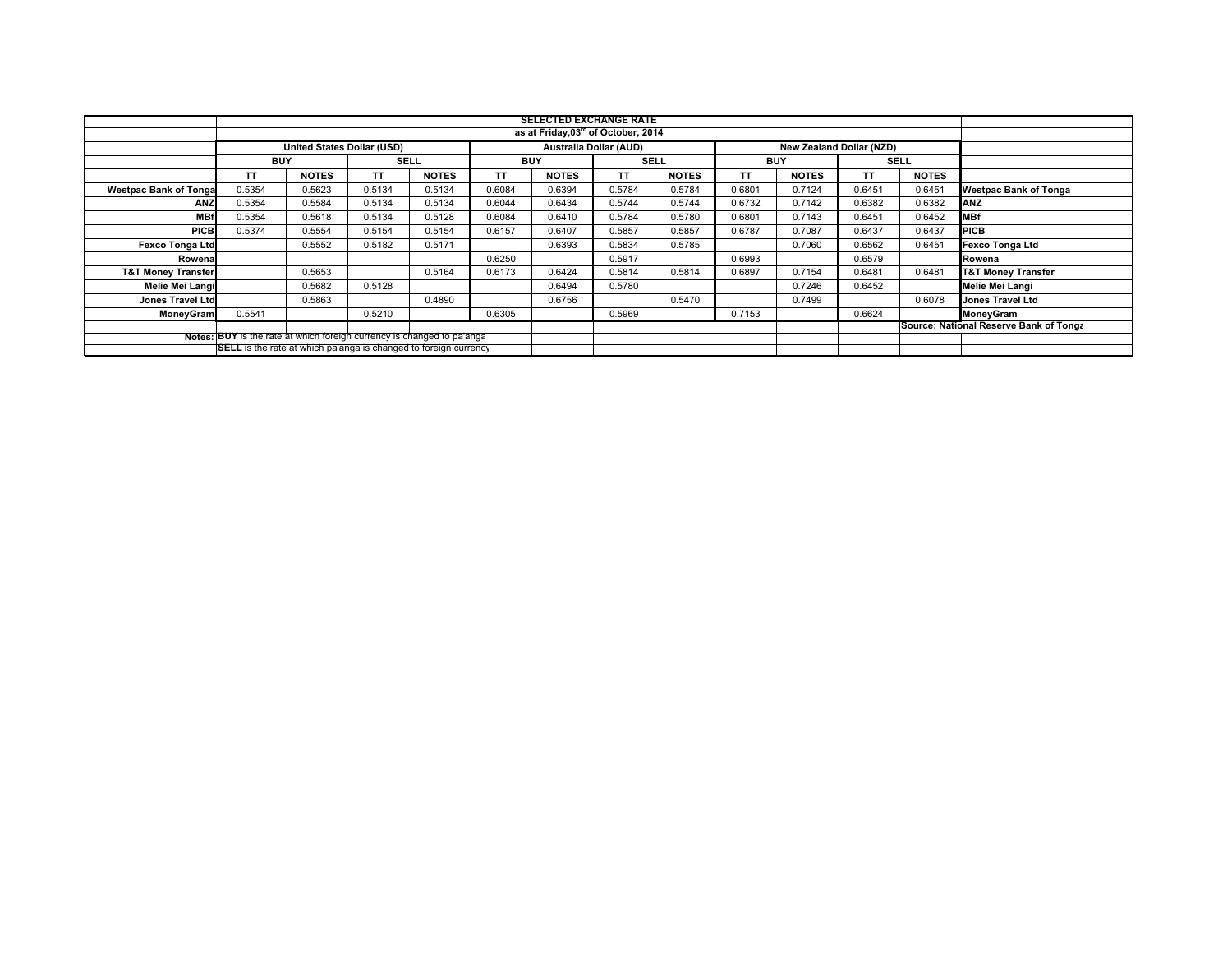|                                                                         | <b>SELECTED EXCHANGE RATE</b>                                          |              |             |              |            |              |                               |              |            |              |                                        |              |                               |  |
|-------------------------------------------------------------------------|------------------------------------------------------------------------|--------------|-------------|--------------|------------|--------------|-------------------------------|--------------|------------|--------------|----------------------------------------|--------------|-------------------------------|--|
|                                                                         | as at Friday, 10 <sup>th</sup> of October, 2014                        |              |             |              |            |              |                               |              |            |              |                                        |              |                               |  |
|                                                                         | United States Dollar (USD)                                             |              |             |              |            |              | <b>Australia Dollar (AUD)</b> |              |            |              | New Zealand Dollar (NZD)               |              |                               |  |
|                                                                         | <b>BUY</b>                                                             |              | <b>SELL</b> |              | <b>BUY</b> |              | <b>SELL</b>                   |              | <b>BUY</b> |              | <b>SELL</b>                            |              |                               |  |
|                                                                         | TΤ                                                                     | <b>NOTES</b> | ΤT          | <b>NOTES</b> | TΤ         | <b>NOTES</b> | TΤ                            | <b>NOTES</b> | TΤ         | <b>NOTES</b> | TΤ                                     | <b>NOTES</b> |                               |  |
| <b>Westpac Bank of Tonga</b>                                            | 0.5347                                                                 | 0.5616       | 0.5127      | 0.5127       | 0.6105     | 0.6415       | 0.5805                        | 0.5805       | 0.6834     | 0.7157       | 0.6484                                 | 0.6484       | <b>Westpac Bank of Tonga</b>  |  |
| <b>ANZ</b>                                                              | 0.5347                                                                 | 0.5577       | 0.5127      | 0.5127       | 0.6049     | 0.6439       | 0.5749                        | 0.5749       | 0.6753     | 0.7163       | 0.6403                                 | 0.6403       | <b>ANZ</b>                    |  |
| <b>MBf</b>                                                              | 0.5347                                                                 | 0.5618       | 0.5127      | 0.5128       | 0.6105     | 0.6410       | 0.5805                        | 0.5814       | 0.6834     | 0.7143       | 0.6484                                 | 0.6494       | <b>MBf</b>                    |  |
| <b>PICB</b>                                                             | 0.5367                                                                 | 0.5547       | 0.5147      | 0.5147       | 0.6185     | 0.6435       | 0.5885                        | 0.5885       | 0.6777     | 0.7077       | 0.6427                                 | 0.6427       | <b>PICB</b>                   |  |
| <b>Fexco Tonga Ltd</b>                                                  |                                                                        | 0.5545       | 0.5207      | 0.5165       |            | 0.6399       | 0.5879                        | 0.5789       |            | 0.7081       | 0.6625                                 | 0.6471       | <b>Fexco Tonga Ltd</b>        |  |
| Rowena                                                                  |                                                                        |              |             |              | 0.6250     |              | 0.5917                        |              | 0.6944     |              | 0.6623                                 |              | Rowena                        |  |
| <b>T&amp;T Money Transfer</b>                                           |                                                                        | 0.5646       |             | 0.5157       | 0.6173     | 0.6445       | 0.5835                        | 0.5835       | 0.6897     | 0.7187       | 0.6514                                 | 0.6514       | <b>T&amp;T Money Transfer</b> |  |
| Melie Mei Langi                                                         |                                                                        | 0.5682       | 0.5128      |              |            | 0.6494       | 0.5814                        |              |            | 0.7246       | 0.6494                                 |              | <b>Melie Mei Langi</b>        |  |
| <b>Jones Travel Ltd</b>                                                 |                                                                        | 0.5856       |             | 0.4883       |            | 0.6761       |                               | 0.5475       |            | 0.7521       |                                        | 0.6098       | <b>Jones Travel Ltd</b>       |  |
| MoneyGram                                                               | 0.5520                                                                 |              | 0.5190      |              | 0.6284     |              | 0.5949                        |              | 0.7128     |              | 0.6601                                 |              | MoneyGram                     |  |
|                                                                         |                                                                        |              |             |              |            |              |                               |              |            |              | Source: National Reserve Bank of Tonga |              |                               |  |
|                                                                         | Notes: BUY is the rate at which foreign currency is changed to pa'ange |              |             |              |            |              |                               |              |            |              |                                        |              |                               |  |
| <b>SELL</b> is the rate at which pa'anga is changed to foreign currency |                                                                        |              |             |              |            |              |                               |              |            |              |                                        |              |                               |  |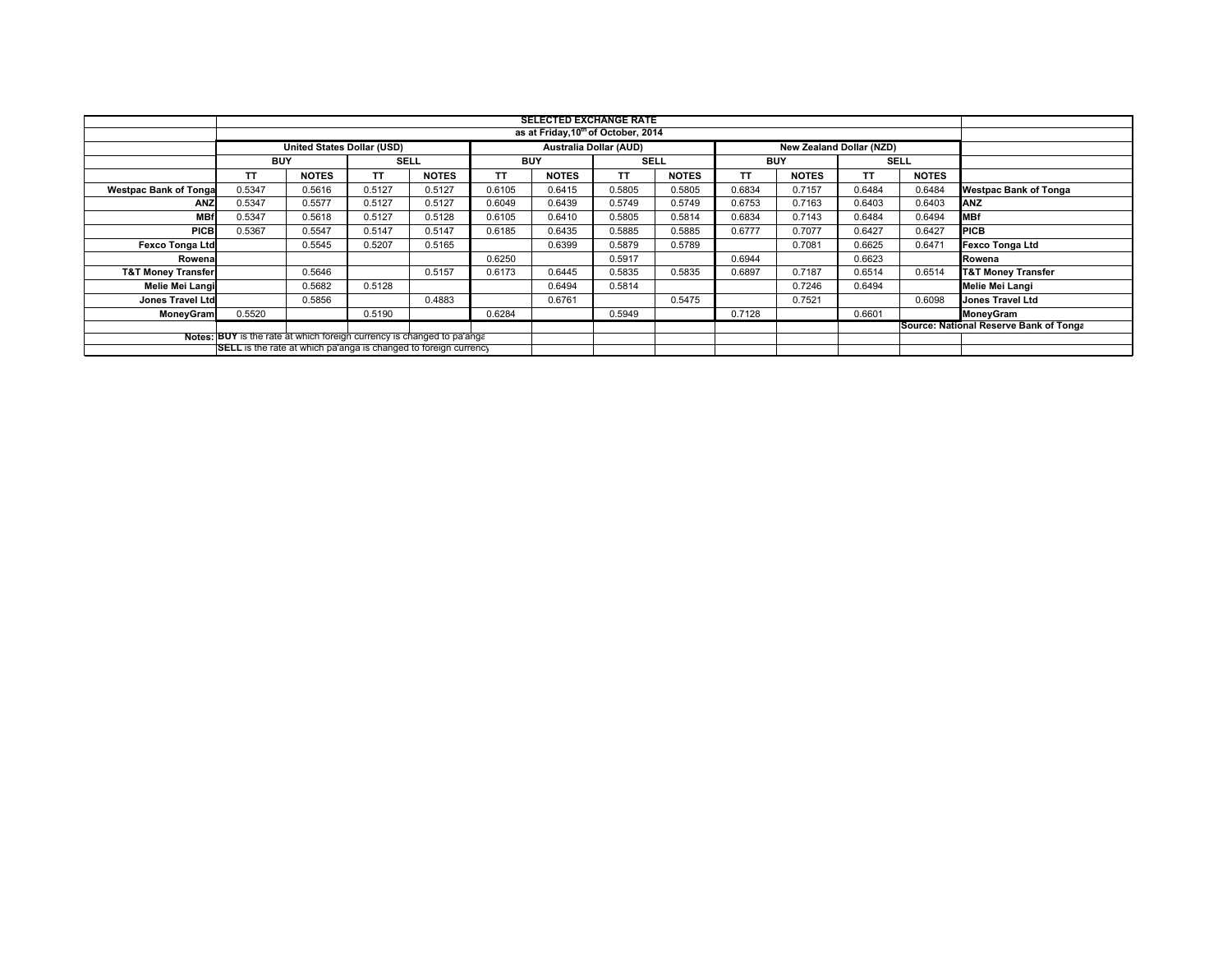|                                                                         | <b>SELECTED EXCHANGE RATE</b> |                                   |             |              |            |                               |             |              |            |                                 |             |              |                                        |
|-------------------------------------------------------------------------|-------------------------------|-----------------------------------|-------------|--------------|------------|-------------------------------|-------------|--------------|------------|---------------------------------|-------------|--------------|----------------------------------------|
| as at Friday, 17 <sup>th</sup> of October, 2014                         |                               |                                   |             |              |            |                               |             |              |            |                                 |             |              |                                        |
|                                                                         |                               | <b>United States Dollar (USD)</b> |             |              |            | <b>Australia Dollar (AUD)</b> |             |              |            | <b>New Zealand Dollar (NZD)</b> |             |              |                                        |
|                                                                         | <b>BUY</b>                    |                                   | <b>SELL</b> |              | <b>BUY</b> |                               | <b>SELL</b> |              | <b>BUY</b> |                                 | <b>SELL</b> |              |                                        |
|                                                                         | TΤ                            | <b>NOTES</b>                      | ΤT          | <b>NOTES</b> | <b>TT</b>  | <b>NOTES</b>                  | TΤ          | <b>NOTES</b> | <b>TT</b>  | <b>NOTES</b>                    | TΤ          | <b>NOTES</b> |                                        |
| <b>Westpac Bank of Tonga</b>                                            | 0.5361                        | 0.5630                            | 0.5141      | 0.5141       | 0.6131     | 0.6441                        | 0.5831      | 0.5831       | 0.6783     | 0.7106                          | 0.6433      | 0.6433       | <b>Westpac Bank of Tonga</b>           |
| ANZ                                                                     | 0.5361                        | 0.5591                            | 0.5141      | 0.5141       | 0.6082     | 0.6472                        | 0.5782      | 0.5782       | 0.6709     | 0.7119                          | 0.6359      | 0.6359       | ANZ                                    |
| <b>MBf</b>                                                              | 0.5361                        | 0.5618                            | 0.5141      | 0.5128       | 0.6131     | 0.6452                        | 0.5831      | 0.5814       | 0.6783     | 0.7092                          | 0.6433      | 0.6452       | <b>MBf</b>                             |
| <b>PICB</b>                                                             | 0.5381                        | 0.5561                            | 0.5161      | 0.5161       | 0.6122     | 0.6372                        | 0.5822      | 0.5822       | 0.6718     | 0.7018                          | 0.6368      | 0.6368       | <b>PICB</b>                            |
| <b>Fexco Tonga Ltd</b>                                                  |                               | 0.5559                            | 0.5215      | 0.5559       |            | 0.6433                        | 0.5902      | 0.5821       |            | 0.7036                          | 0.6562      | 0.6429       | <b>Fexco Tonga Ltd</b>                 |
| Rowena                                                                  |                               |                                   |             |              | 0.6250     |                               | 0.5952      |              | 0.6944     |                                 | 0.6536      |              | Rowena                                 |
| <b>T&amp;T Money Transfer</b>                                           |                               | 0.5660                            |             | 0.5171       | 0.6173     | 0.6471                        | 0.5861      | 0.5861       | 0.6897     | 0.7136                          | 0.6463      | 0.6463       | <b>T&amp;T Money Transfer</b>          |
| Melie Mei Langi                                                         |                               | 0.5682                            | 0.5128      |              |            | 0.6536                        | 0.5848      |              |            | 0.7194                          | 0.6452      |              | Melie Mei Langi                        |
| Jones Travel Ltd                                                        |                               | 0.5871                            |             | 0.4896       |            | 0.6796                        |             | 0.5507       |            | 0.7475                          |             | 0.6056       | Jones Travel Ltd                       |
|                                                                         |                               |                                   |             |              |            |                               |             |              |            |                                 |             |              | Source: National Reserve Bank of Tonga |
| Notes: BUY is the rate at which foreign currency is changed to pa'ange  |                               |                                   |             |              |            |                               |             |              |            |                                 |             |              |                                        |
| <b>SELL</b> is the rate at which pa'anga is changed to foreign currency |                               |                                   |             |              |            |                               |             |              |            |                                 |             |              |                                        |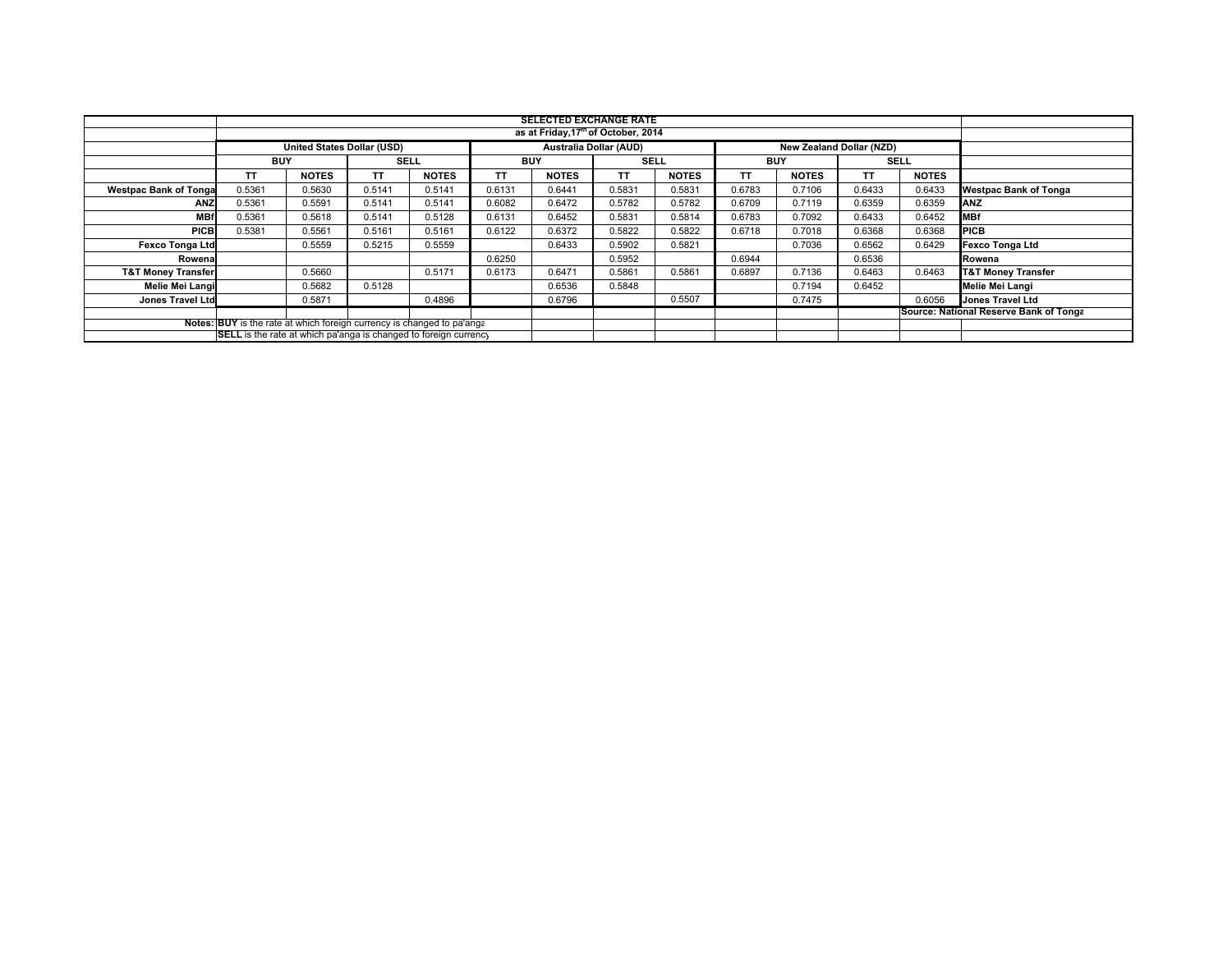|                                                                                                                                                   | <b>SELECTED EXCHANGE RATE</b>                   |                            |             |              |            |                               |             |              |                                        |                          |             |              |                               |
|---------------------------------------------------------------------------------------------------------------------------------------------------|-------------------------------------------------|----------------------------|-------------|--------------|------------|-------------------------------|-------------|--------------|----------------------------------------|--------------------------|-------------|--------------|-------------------------------|
|                                                                                                                                                   | as at Friday, 24 <sup>th</sup> of October, 2014 |                            |             |              |            |                               |             |              |                                        |                          |             |              |                               |
|                                                                                                                                                   |                                                 | United States Dollar (USD) |             |              |            | <b>Australia Dollar (AUD)</b> |             |              |                                        | New Zealand Dollar (NZD) |             |              |                               |
|                                                                                                                                                   | <b>BUY</b>                                      |                            | <b>SELL</b> |              | <b>BUY</b> |                               | <b>SELL</b> |              | <b>BUY</b>                             |                          | <b>SELL</b> |              |                               |
|                                                                                                                                                   | TΤ                                              | <b>NOTES</b>               | ΤT          | <b>NOTES</b> | TΤ         | <b>NOTES</b>                  | TΤ          | <b>NOTES</b> | TΤ                                     | <b>NOTES</b>             | TΤ          | <b>NOTES</b> |                               |
| <b>Westpac Bank of Tonga</b>                                                                                                                      | 0.5336                                          | 0.5605                     | 0.5116      | 0.5116       | 0.6105     | 0.6415                        | 0.5805      | 0.5805       | 0.6856                                 | 0.7179                   | 0.6506      | 0.6506       | <b>Westpac Bank of Tonga</b>  |
| <b>ANZ</b>                                                                                                                                        | 0.5336                                          | 0.5566                     | 0.5116      | 0.5116       | 0.6054     | 0.6444                        | 0.5754      | 0.5754       | 0.6782                                 | 0.7192                   | 0.6432      | 0.6432       | <b>ANZ</b>                    |
| <b>MBf</b>                                                                                                                                        | 0.5336                                          | 0.5618                     | 0.5116      | 0.5128       | 0.6105     | 0.6410                        | 0.5805      | 0.5814       | 0.6856                                 | 0.7194                   | 0.6506      | 0.6494       | <b>MBf</b>                    |
| <b>PICB</b>                                                                                                                                       | 0.5336                                          | 0.5536                     | 0.5116      | 0.5116       | 0.6141     | 0.6391                        | 0.5841      | 0.5841       | 0.6786                                 | 0.7086                   | 0.6436      | 0.6436       | <b>PICB</b>                   |
| <b>Fexco Tonga Ltd</b>                                                                                                                            |                                                 | 0.5533                     | 0.5213      | 0.5154       |            | 0.6404                        | 0.5895      | 0.5794       |                                        | 0.7112                   | 0.6667      | 0.6499       | Fexco Tonga Ltd               |
| Rowena                                                                                                                                            |                                                 |                            |             |              | 0.6250     |                               | 0.5917      |              | 0.6897                                 |                          | 0.6623      |              | Rowena                        |
| <b>T&amp;T Money Transfer</b>                                                                                                                     |                                                 | 0.5635                     |             | 0.5146       | 0.6173     | 0.6445                        | 0.5835      | 0.5835       | 0.6897                                 | 0.7209                   | 0.6526      | 0.6526       | <b>T&amp;T Money Transfer</b> |
| Melie Mei Langi                                                                                                                                   |                                                 | 0.5682                     | 0.5128      |              |            | 0.6494                        | 0.5814      |              |                                        | 0.7299                   | 0.6494      |              | <b>Melie Mei Langi</b>        |
| <b>Jones Travel Ltd</b>                                                                                                                           |                                                 | 0.5844                     |             | 0.4872       |            | 0.6766                        |             | 0.5480       |                                        | 0.7552                   |             | 0.6126       | <b>Jones Travel Ltd</b>       |
| MoneyGram                                                                                                                                         | 0.5414                                          |                            | 0.5091      |              | 0.6175     |                               | 0.5846      |              | 0.7038                                 |                          | 0.6518      |              | MoneyGram                     |
|                                                                                                                                                   |                                                 |                            |             |              |            |                               |             |              | Source: National Reserve Bank of Tonga |                          |             |              |                               |
| Notes: BUY is the rate at which foreign currency is changed to pa'ange<br><b>SELL</b> is the rate at which pa'anga is changed to foreign currency |                                                 |                            |             |              |            |                               |             |              |                                        |                          |             |              |                               |
|                                                                                                                                                   |                                                 |                            |             |              |            |                               |             |              |                                        |                          |             |              |                               |